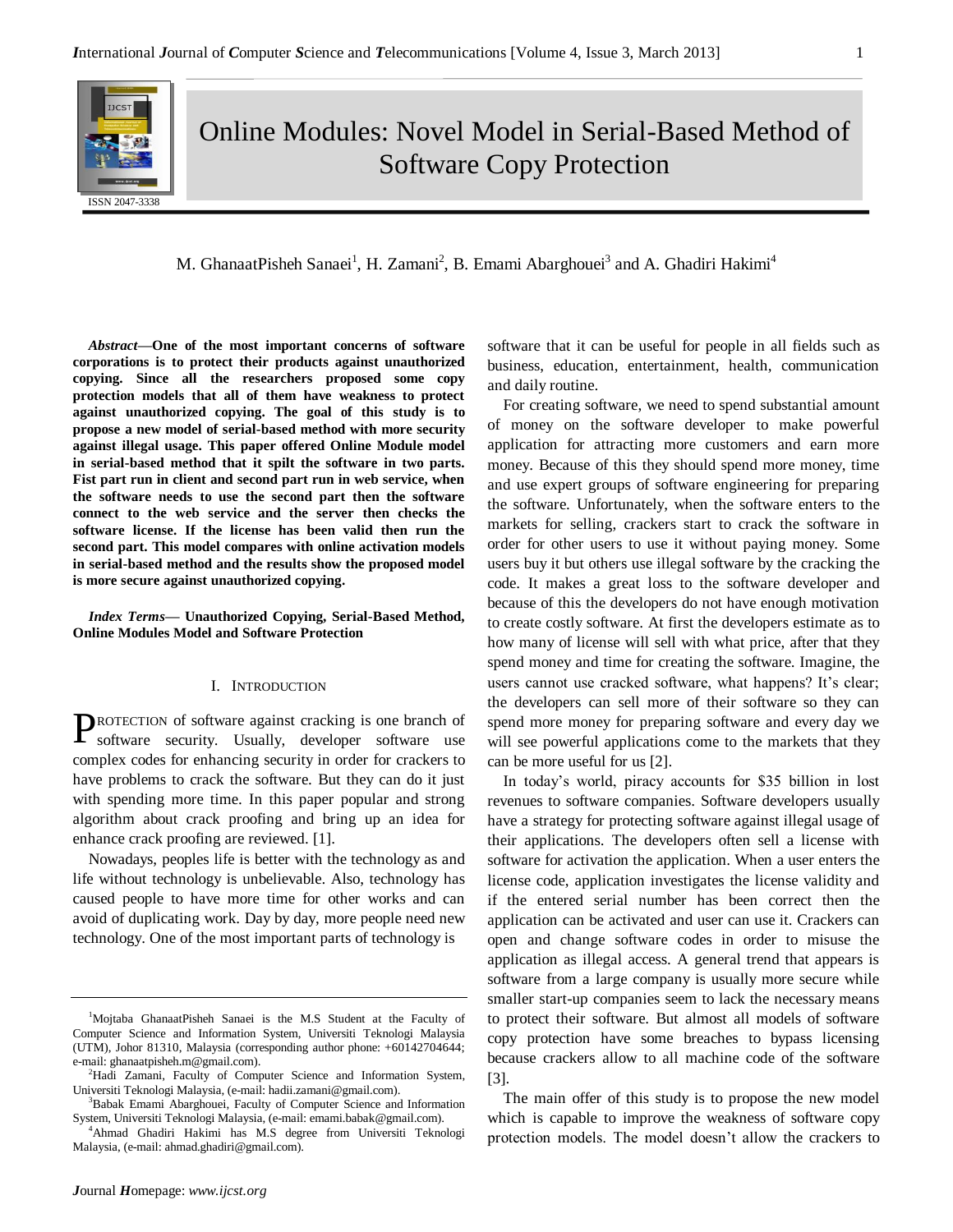have all the machine code of software. Another goal of this study is to research on some models' trends of software copy protections and to understand the vulnerabilities of their methods.

### II. RELATED WORK

This phase discusses some types of software license. The next part reviews software copy protection methods and models. Also, compares them in the table and reviews the advantages and disadvantages. In addition, describe Symmetric-key and Asymmetric-key in cryptography that is used in software copy protection methods.

# *A. Type of Software Licensing*

Today software developers provide a different software license and the type of software licensing are expressed below.

*1) Open Source / Free Software:* This is a special software licensing model in which the developer's goal is that users and everybody can access the source code and able to change and develop it. Because of this Open Source/ Free Software do not need any protection of their code and license, since it is meant to be free.

2) *Freeware:* It is similar to Open Source/ Free Software, but the source code is not open. Therefore it is normally, users are not able to change code. Same as the Free Software, this does not need to be copy-protected.

3) *Shareware:* In this type of software licensing, usually for free to all but with some limitations:

- Some software from this category can be used for free for limited period only. This type of software licensing is called free-trial. To remove restrictions, users must purchase a license.
- The another type of shareware contains the full functionalities, it's meant for full version usage and you should upgrade the software to full version and after that you can access the full version of software.

*4) Node Locked License:* This is a software license model which bounds software to a specific device. In this idea users must pay for every unit where the software is to be used: one license, one unit. Such examples include Copy-Protected Games which you can (normally) only play with their original CD/DVD, (High-Cost) Dongle-protected software, and so on.

*5) Floating License:* Is an alternative to the Node Locked Licensing, since it allows for a central management of different licenses for more machines. The idea is that you can buy a single license for software, which can be installed in a (limited) number of computers and can be used at the same time. A central server in the network is normally used to manage this type of licensing.

# *B. Copy Protection Methods*

In this phase three types of copy protection methods are explained on some type of serial-based models.

1) *Serial-Based Protections:* This method is the most common method that software companies use it for protecting software copyright. It is simple to use in the software and it does not need special devices.

Using product serial number is one of the most common ways to verify the authenticity of legitimate users. The concept is simple: the author provides legitimate users with a serial, which is then checked by the program using a secret validation algorithm [4].

The boom of online available applications has boosted the popularity of the serial number protections enormously. To both software authors and end-users the scheme offers high flexibility and is relatively user-friendly. Smaller developers especially benefit from these features: the scheme allows the end-user to download the program free of charge. The user can try the program and, if convinced of the program's quality, buy it by an act as simple as an online registration procedure. The author has the opportunity to market his program at low distribution costs, because no physical media is required. Most of the time, the scheme is implemented by using certain restrictions on the freely available software in order to encourage registration. These include: time limits, crippled features, advertising and nag screens (e.g., A message being displayed every time the program starts) [5].

### *a) Non Parameter-Based Verification*

The scheme, however, is not exclusively used for online distributions. In fact, it is originally used in over-the-counter software. During installation of the software, the installer asks the user to insert the serial, if it is invalid the installation process terminates. Usually such a serial is printed on something bundled with the software. In that case the key itself has a specific structure that allows a built-in key verification algorithm to decide on the user's legitimacy. In this model at first developer generate a key and send it to the client and user use it for activation software that it shows in Figure 1.



Fig. 1: Non parameter-based verification scheme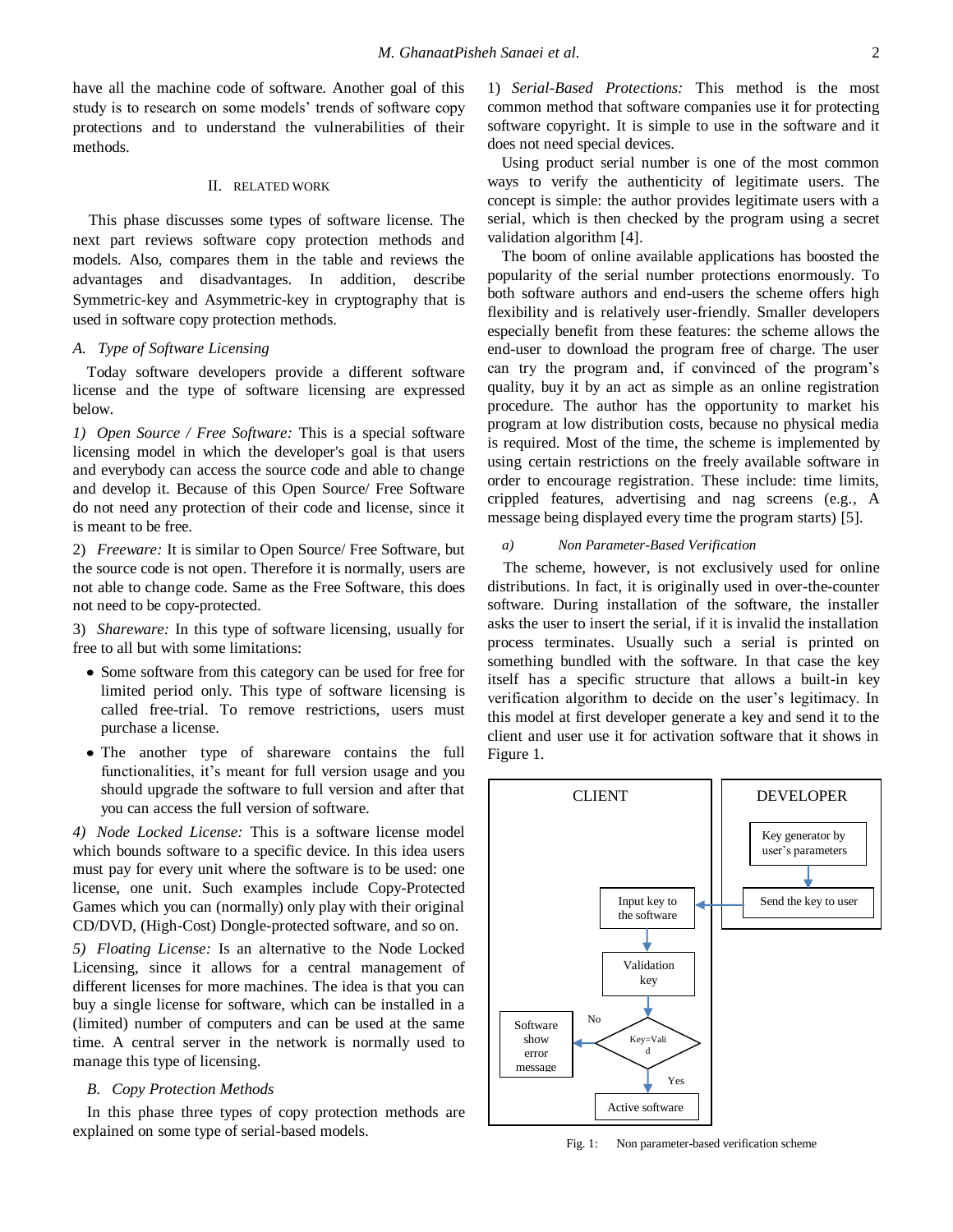# *b) Parameter-Based Verification*

Applications that can be registered online, the serial can be of a specific structure and can use above described scheme or it can be implemented as a user parameter-based verification scheme. In the latter case the serial is dependent on some of the user's parameters, like for instance his name. To register an application, the user then contacts the author by sending him for his name and the author provides the user with a key, created on the basis of the user's parameters. This serial was generated using the vendor's private key-generating algorithm; flowing process shown in Figure 2.



Fig. 2: User parameter-based verification scheme

When the user enters his parameters and the key in the software's registration box, the program calculates the key by running the user's parameters through the built-in key generator and then compares the entered key with the one calculated in the background. When these two values match, the registration is successful.

It should be mentioned already that this protection, although flexible and user-friendly, has an inherent security risk, since the verification process includes generating the correct key on the end-user's machine.

In the case of parameter-based implementations, the verification algorithm can often be reversed to create a valid serial. Another weakness of serial-based protections is that there is no mechanism that prevents a same key to be used on different software installations, allowing users to share keys.

For implementing Serial-Based copy protection model, a developer use cryptography algorithm for encrypting software code on client because when crackers want to analyze the code need more time to decrypt the code. In Parameter-based verification usually during installing software encrypted by using client parameter in Public Key vs. Private Key of cryptography and then developer can make a private key to decrypt the encrypted code. Another way is using one-way cryptography algorithm. The software makes a hash code by using client parameter and developer makes a new license that both hash codes are same [6].

### *c) Online Activation*

The challenge response mechanism is a well-known authentication protocol typically used for authenticating specific users or computers in a networking environment [7]. The mechanism has also been applied as an improvement to the serial number protection scheme. The idea is that during installation of the application, the end-user has to enter a registration number, comparable to that of the original scheme. The difference is that instead of just running this number through a verification algorithm, the installation program com-poses a unique challenge made up of the user supplied number and a unique machine identifier. This challenge is sent to the software vendor, who verifies that the serial number is legitimate. This way, the vendor exercises control over which keys can be used. Following verification, the vendor responds with a key that is fed into the target program, where it is checked to be mathematically correct. The following process is shown in Figure 3.



Fig.3: Workflows of Online Activation

While being slightly less flexible due to the requirement of network access during registration, this approach is definitely a step up from the conventional serial number scheme, since serials cannot be used unchecked by pirates.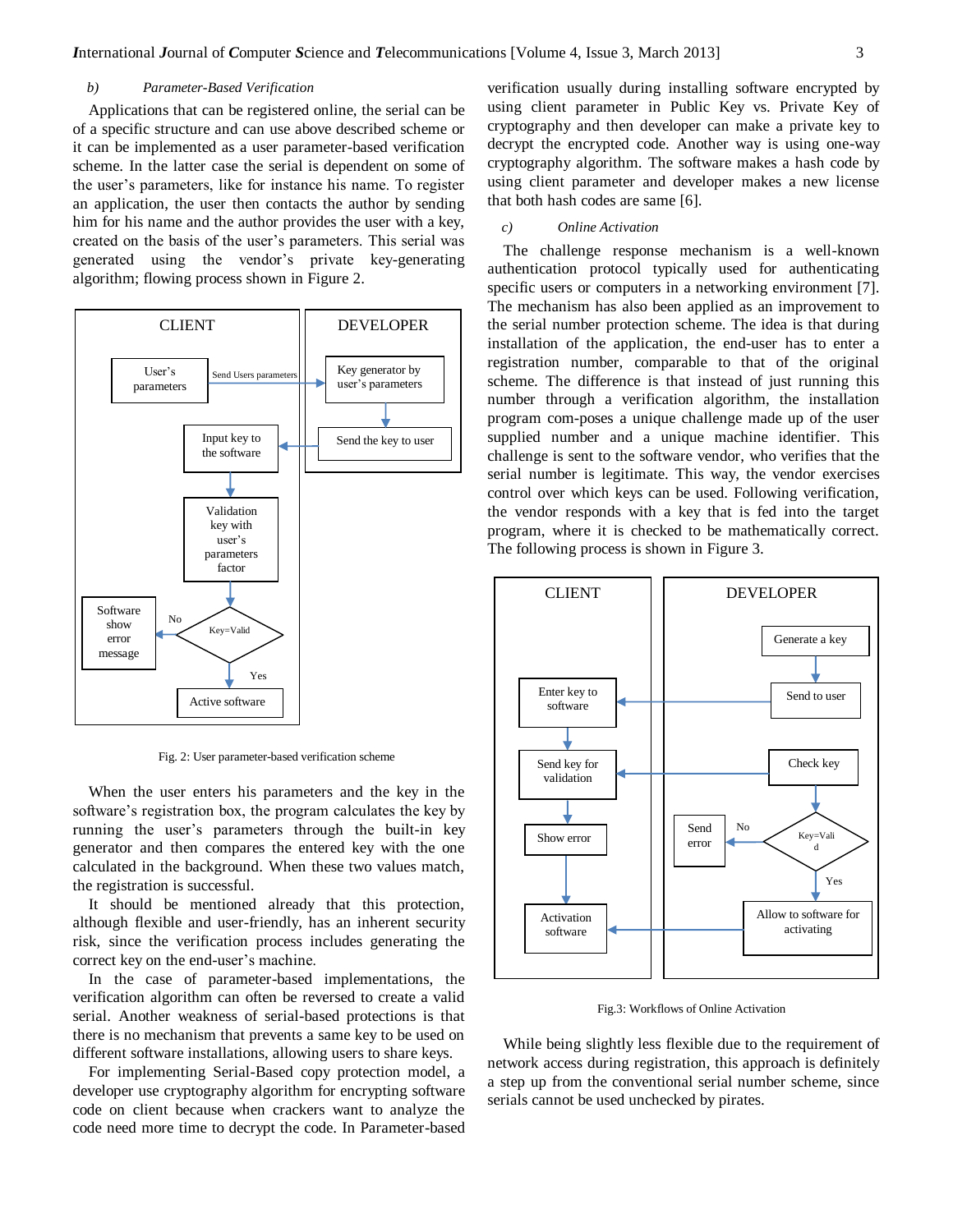### *2) Hardware Tokens (Dongles) for Copy Protection*

Software comes in different types and targets different users. In cases when it contains innovative algorithms which are meant to be kept secret, this is a special kind of Intellectual Property, this need to be protected [8].

Most of the commercial software products in the market today apply some sort of copy protection. There are many technologies available for this purpose and each of them has their own implementation, security and use characteristics, but generally all of them fall into one of the two main categories: local or remote validation. The dongle-based software protection schemes fall into the former category.

Hardware-based copy protection solutions come in different forms and implementations. The main characteristic of this protection system is the use of a special piece of hardware, together with the software functionalities, to validate the given installation. Depending on when the hardware authentication is used, we can distinguish between two main types of hardware-based copy protection systems [9]:

### a) Copy protection based on passive dongles:

This type of protection checks with the operating system if the required hardware device is connected to the computer during the installation or when the program starts. Figure 4 describes the flow of process in Copy protection based on passive dongles.



Fig. 4: Workflows of Copy protection based on passive dongles

# b) Copy protection based on active dongles:

Unlike the passive mode, this model actively checks for the presence of the hardware (the dongle) to prevent software abuse. The flow of process is after the install the software when the user needs to run each process should check the dongle that it is shown in Figure 5 [10].



Fig. 5: Workflows of Copy protection based on active dongles

It is common for the hardware tokens to use the Universal Serial Bus (USB) port, but there are also other solutions that can be implemented through the Line Printing Terminal (LPT), Express Card, SD Card, PC Parallel port, Ethernet port and so on. Therefore, the term "dongle" can be used to mean the device that uses any of the ports to connect to the computer [11].

### *3) Online Software*

In this method of software, software codes complete uploads on internet servers and users by an interface (Like Web Explorer) connect to the server and use the software [12]. The flow of process is at first client send a request to the server and server prepare interface and send it to client and client use it that Figure 6 shows the flow of process:



Fig. 6: Online Software Scheme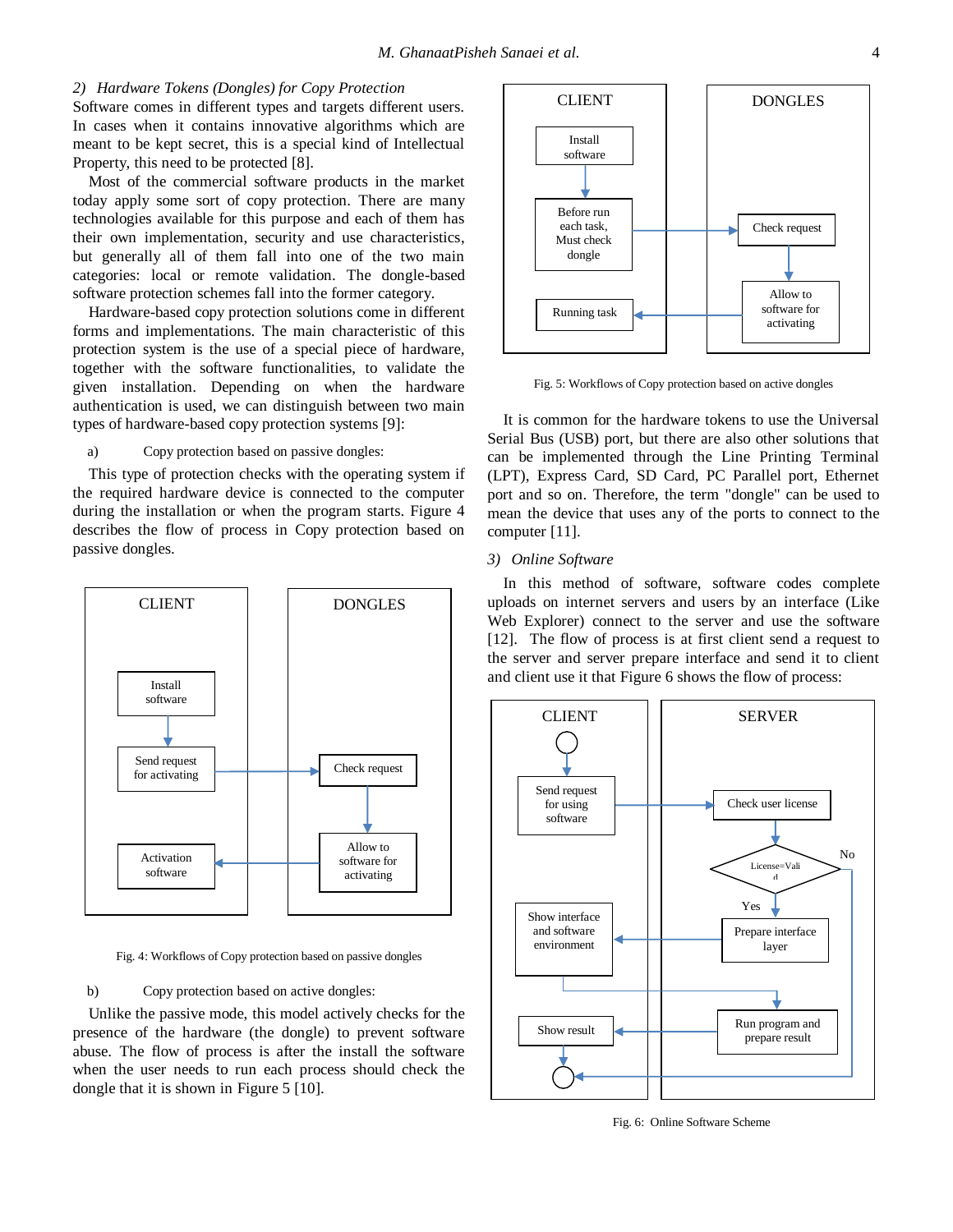### *C. Security Issues about Software-Based Copy Protection*

The software copy protection methods for software licensing have shown to possess weak security features, as they were broken sooner or later. As the attackers had access to the full software in the host, protection by serial numbers was circumvented either by analyzing disassembling the target program, disabling the functions that were used to connect to the validation servers or generating valid-looking serial keys which the servers accepted as authentic [11].

Some tools, such as SoftIce for Windows systems, can be used for this purpose. With this (and other similar tools), one can generate the assembler code for the targeted software and other debugging possibilities. After the extraction of the validation algorithm, it can be bypassed or a key generator can be implemented for that purpose [13].

Similar attacks can be performed on most of the softwarebased copy protection methods described. Therefore, a lot of efforts are being put on an alternative measure - the usage of hardware-based solutions - dongles.

# *D. Dongle-Based Protection Security*

Dongles are pieces of hardware that are used for validating a certain copy of software. The dongle is produced and shipped together with the software package by the software vendor, thus adding to the degree of the control of the publisher over the specifics of the dongle. The security in the developed mechanisms so far has relied on the verification of the dongle presence during software execution. The software (which is installed in the computer) checks if the dongle is present in the system after it loads in the memory in order to continue its execution [14]. This is the simplest type of the dongles, but it may be circumvented using different breaking mechanisms.

Attackers have broken such systems by skipping the verification step. They have observed the call to the dongle and the respective responses using an always-true answer from an emulated dongle [14, 15] are the most implemented techniques used to break such schemes. The main weakness here is the simplicity of the operations performed in the dongle.

Other, more complex solutions to dongle-based protection systems include the possibility to perform some operations inside the dongle. The software sends a pair of input parameters to the dongle and compares the returned results to the expected one. Analyzing the calls to the dongle and dongle's response to the software, attackers have been able to break such systems [16].

Emulating dongles in software and making the software communicate with the emulated dongle, which is capable of performing the same operations as the dongle, has been a successful attack on such systems. Techniques used in this sense include reverse-engineering methods such as code debugging, obfuscation and similar are typical examples of such attacks [15]. Anti-Debugging [17] and anti-obfuscating techniques have been developed by software vendors, but it is only a matter of time until they are reverse-engineered as well.

### *E. Cryptography*

Current copy-protection dongles, be sided the challengeresponse protocol implemented, also employ cryptographic functionalities to provide another layer of security. Encryption is the process used to transform information (the plaintext) into a form which makes it unreadable, except for the person(s) who possess special knowledge to decrypt it. Normally, encryption is performed using a certain encryption algorithm and a key, while decryption is the reverse process of generating plaintext from the cipher-text (text in encrypted mode) in order to make it readable again [18].

### *1) Public-key vs. Private-Key Cryptography*

Traditional cryptography used to work on the principle of a secret key, which the sender and the receiver of an encrypted message know and use [19]. The sender encrypts the message and the receiver is then able to decrypt it using the same key. This method is known as private key cryptography. This system works as long as the sender and the receiver are the only ones who have knowledge about the key, but the challenge for this system is agreeing on the same key to use for both parties, especially in cases when the two are far away and use electronic communication means to exchange keys. During this exchange, an adversary can intercept the exchanged keys and consequently, is able to read, modify and forge messages [20]. Therefore, managing keys in this system are a challenge (weakness).

To overcome this challenge, Public-Key Cryptography was proposed as an alternative. Introduced by Diffie and Hellman in 1976, this method was found to be useful for two primary mechanisms: privacy protection (encryption), but also for authentication (digital signatures). The concept is based on the idea that each party in the system gets a pair of keys: a private key, which is kept private from a user, and a public key, which is published and may be known to the other parties. The need for both parties to share the secret key is eliminated, as all the communication is performed on a message encrypted with a public key, while decryption can only take place if the receiver knows the secret key [21].

#### *2) One-way Cryptographic Functions*

One-way cryptographic functions1 are a very useful tool in cryptography. A one-way hash function is defined as a function F, such that it satisfies the following criterions [9]:

- a) F can be applied to any argument of any size. F applied to more than one argument, F is equivalent to F applied to the bit-wise concentration of its arguments.
- b) F produces a fixed size output (measured in the number of bits).
- c) Given function F and an argument x, it is easy to compute  $F(x)$ .
- d) Given F and a "suitably chosen" (random) x, it is computationally hard to find an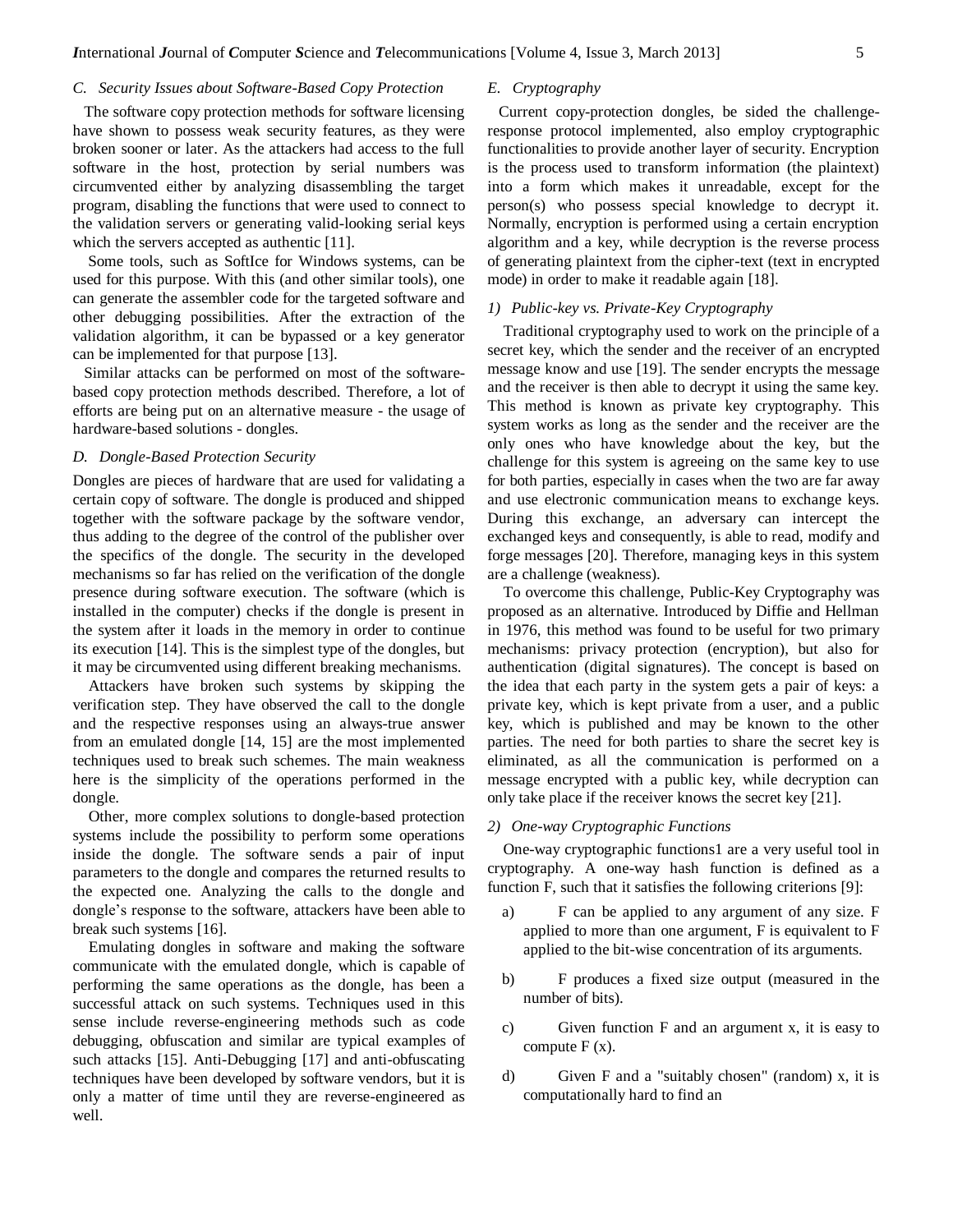Such that

$$
F(X) = F(X')
$$

 $X' \neq X$ 

So, hash functions on a given input of any size produce an output of a fixed size (length, i.e. 56 bits). It is easy to compute the hash value of a given input, but knowing the reverse process must be computationally infeasible: knowing the hash value of an argument, it is difficult to find the original input. Randomization functions are used to encrypt the input value in such a way that small changes in the input produce big ("unpredictable") changes in the output. Therefore, these functions can be used for Integrity Checks.

Table I (appendix) compare software copy protection in some areas. The first factor to compare is protection cost; it means how much money developer should spend for running the model [22]. Next one is User-Friendly; this one reviews whether users are satisfied of the requirements or not. The third part is Copy Protection Strength; it shows the resistance for copyright protection. Model Software Uses shows which kind of software model usually uses and the last part is User Requirement; this shows users need to use software that the model implemented on it.

# III. PROPOSED METHOD

This phase explains the layered architecture in client and server. For implementing this model, we created an application that a user's uses it on the client and it contains basic classes of software. On the other hand a Web Service with the tasks listed below was implemented:

*1) Present secure connection between client and Web Service*

*2) Authenticate the user's license*

*3) Use special model to identify the license use by multiple computers and band the license*

*4) Process requests sent by the client and send processed data to the client*

In the next step illustrate the technology that is used for implementing Online Module Model. Also, clarifies how application on the client and Web Service communicate together.

### *B. The Layered Architecture*

Software architecture has emerged as an important subdiscipline of software engineering, particularly in the realm of large system development. While there is no universal definition of software architecture, there is no shortage of them, either. In this study, two layered architecture are explained below:

# *1) The Client Layered Architecture*

This layered architecture designed for Online Modules model and this includes two layered architecture. First layer is about the application on the client. This layer has a communication with Presentation, Business and Data (This

relation is shown in Figure 8). Data part has connection to local data base and server that the application in which the client gets basic data and often uses data from local data. Also, the application gets special data from the server.



Fig. 8: The Client Layered Architecture

The client layered architecture has three layers as explained below:

# *2) Presentation Layer*

Presentation Layer is the top layer that takes care of presenting Business Data to users and offers a way to manipulate this data, to perform Business Processes. This is the only layer that contains information about the specific technology used to create the user interface.

# *3) Business Layer*

Business Layer is the middle layer. This is where Business Processes, Business Rules and Business Logic are implemented and where all Business Data is defined. Functionality of this layer is mainly used from the Presentation Layer.

### *4) Data Layer*

Data Layer is the bottom layer. Its purpose is to manage the data storage and provide the upper layers with the ability to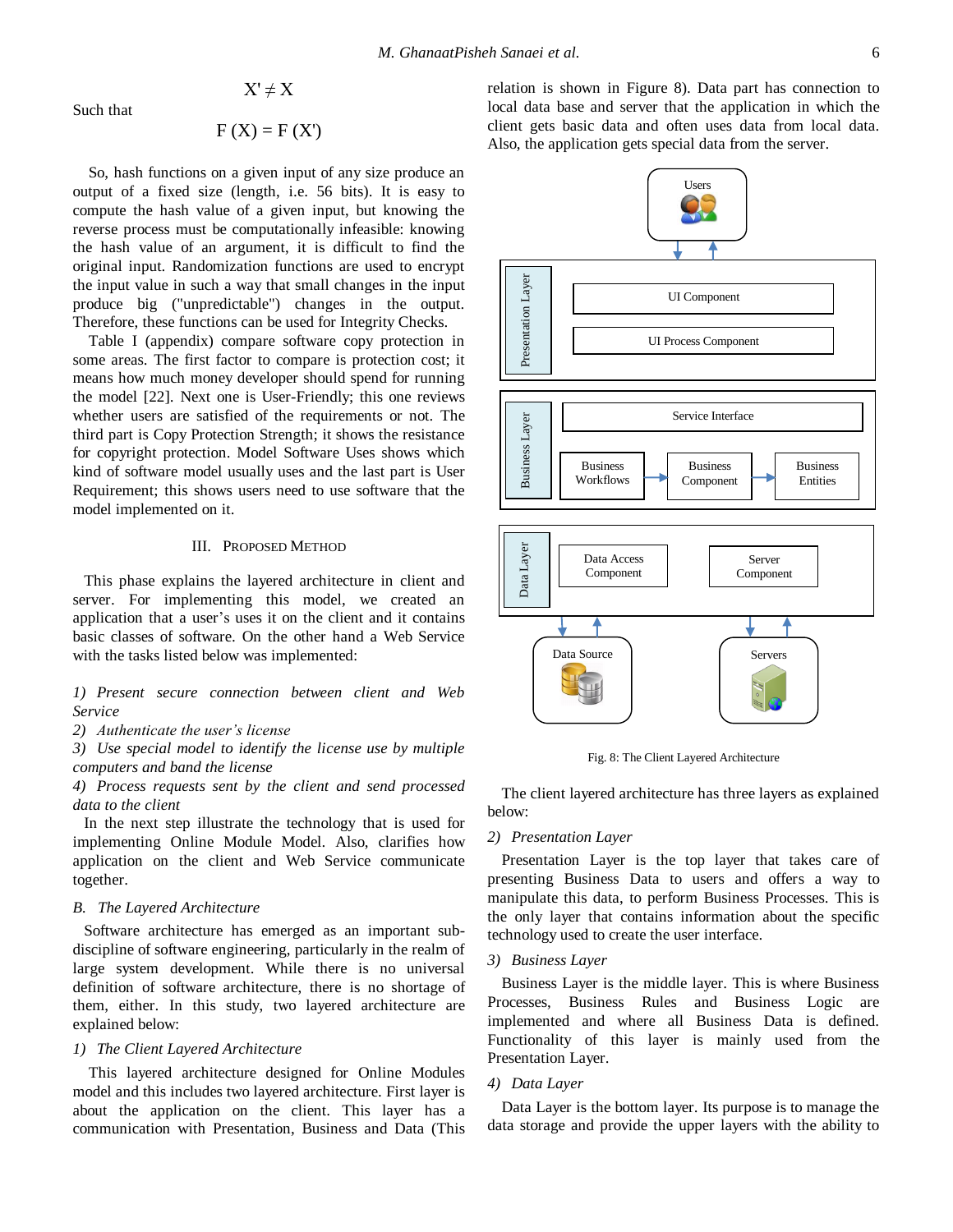store and retrieve data. Functionality of Data Layer is mainly used from the Business Layer.

# *C. The Server Layered Architecture*

Figure 9 shows server layered architecture of Online Module model.



Fig. 9: server layered architecture of Online Modules model

The server layered architecture of Online Modules model is as described below:

*1) Business and Logic Layer*: this layer is responsible to authorize users and does their process by the data come that is sent by user.

*2) Data Layer:* this layer is responsible to keep user data and send it to the Business and Logic Layer.

## *D. Scenario*

The new idea is to divide the application into two parts so that first part includes the basic modules of the application and second part includes important modules that are used for resulting. For example if assume an accounting software the first part include entering the entity and second part include the modules that create a report. Now, if we want to use this algorithm in this software we need to prepare the first part for installing on the user's computer and upload the second part on the server that connects to the internet. When the users need to report the accounting software to send some data to the module on the server then server authorize the software account if this be valid and then server processes the data and send the result to the client and at the end the software creates a report and show it to the user. Figure 10 shows flowchart about the new software copy protection model.



Fig. 10: The flowchart of Online Modules Model

*1) The Client parts in Online Modules Model described in below:*

- a) Start the software: User run the software on the client.
- b) Call a modules: User response to run a part on the software
- c) Find modules: The client looking for the place of modules if the place in client calls the modules on the client and if the place in server then the software sends a response to run on the server.
- d) Use First Part: If the module places in client then software call the module and process the data. Finally, send the result to next step.
- e) Create Result and Send to Software part: This part gets the processed data from client or server then creates a result and shows to the user.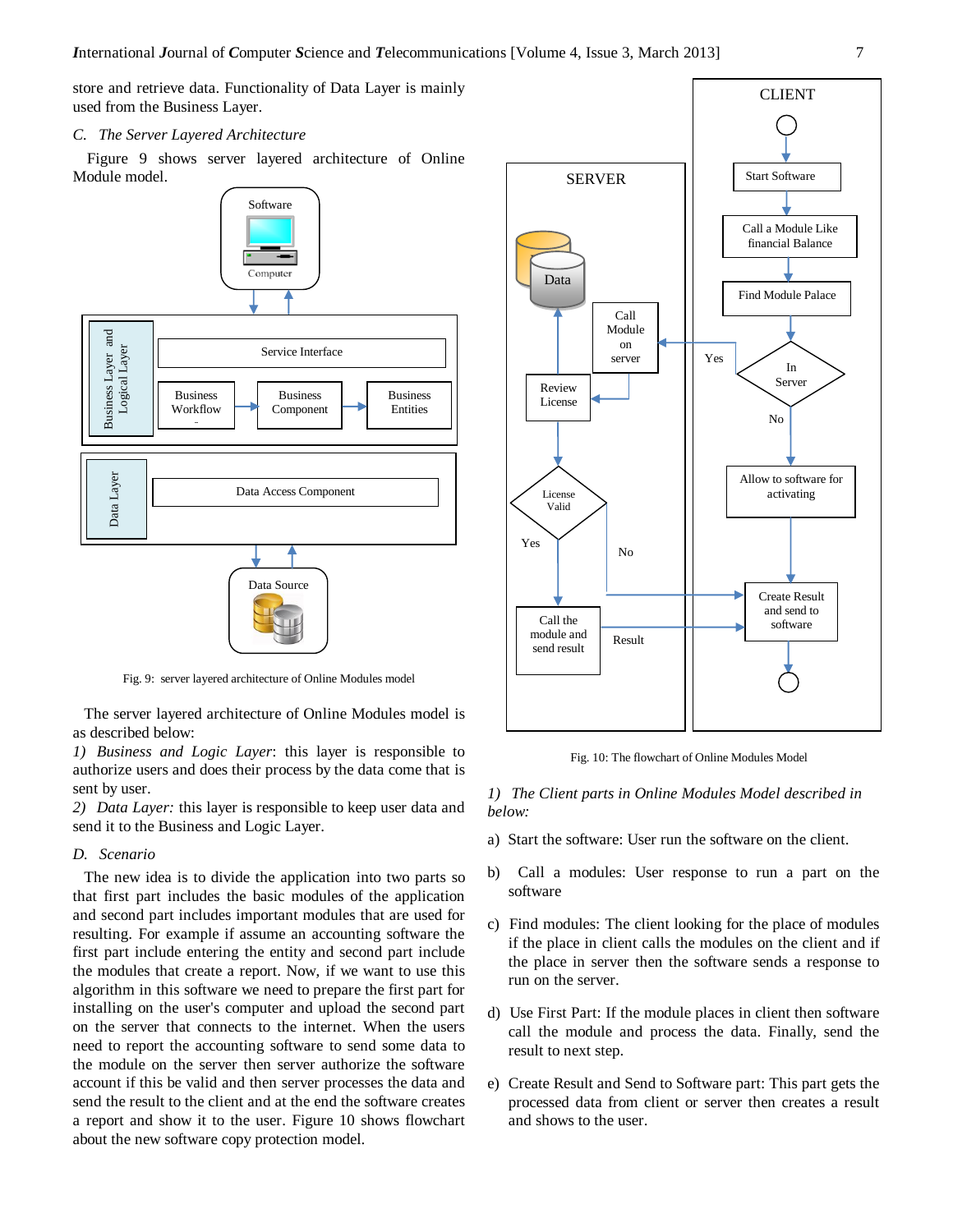### *2) The Server part in Online Modules Model described in below:*

a) Call module on server: This part gets a response from the client and decrypts it. Finally sends the decrypted data to next step.

b) Review License: check the license and if it is correct and active then allows calling module. Otherwise send error message to client.

c) Call the Modules and Send the Result: this part gets the data and processes it. Finally send the result to client.

### *3) Frequency Password*

In this algorithm that is used for implementing Online Modules model, user can activate finite number of software by one license because the algorithm does not limit a license and can install in one client for all the time but the user must use it just for one computer in limited time. Propose a solution for avoiding of this vulnerability is use Frequency Password. Frequency Password is a model that avoids using one license more than one client in this algorithm.

Frequency Password generates a new code after each communication with client and save it to its database and sends the code to the client. The next time the client sends a request for processing the data, the server checks the username, Password and the code if all of them are true then the server allows processing the data.

By use this model, if some computers active by one license, the server understands it because after each communication the Frequency password changes and other computers do not have it.

### IV. CONCLUSION

The online Modules model applies strong software copy protection strength and it allows the software developer companies for protecting software copyright. Also, when this model in software is used, users are forced to purchase the software. This model aid, to the software development companies to have more sells and the company will gain more profit. Because of this, the companies can reduce the license price and users need to pay less money for buying the license.

#### **REFERENCES**

- [1] Cerven, Pavol. Crackproof Your Software: Protect Your Software Against Crackers. No Starch Press, 2002.
- [2] Djekic, Petar, and Claudia Loebbecke. "Preventing application software piracy: An empirical investigation of technical copy protections." The Journal of Strategic Information Systems 16, no. 2 (2007): 173-186.
- [3] Jain, Ankit, Jason Kuo, Jordan Soet, and Brian Tse. "Software Cracking (April 2007)."
- [4] Merckx, Gert. "Software security through targetted diversification." PhD diss., Master's thesis, Katholieke Universiteit Leuven, 2005- 2006.
- [5] Usama, Mohab, and Mohamed Sobh. "Software Copy Protection and Licensing based on XrML and PKCS# 11." Communications, Computers and Signal Processing (PacRim), 2011 IEEE Pacific Rim Conference on, pp. 856-861. IEEE, 2011.
- [6] Joye, Marc. "On white-box cryptography." Security of Information and Networks (2009): 7-12.
- [7] Tanenbaum, Andrew S. "Computer Networks. 4th." (2002).
- [8] Nützel, Jürgen, and Anja Beyer. "Towards trust in digital rights management systems." Trust and Privacy in Digital Business (2006): 162-171.
- [9] Nigurrath, S,. "Cracking with loaders: theory, general approach and a framework. ARTeam.", 2005.
- [10] Eberhardt, Gergely, Zoltán Nagy, Erno Jeges, and Zoltán Hornák. "Copy protection through software watermarking and obfuscation." GYULA SALLAI–president, Scientific Association for Infocommunications ÁKOS DETREKÔI–president, National Council of Hungary for Information and Communications Technology: 2.
- [11] Razeen, M., Ali, A. & Sheikh, N. M.,. "Software protection: The Last Line of Defense against Piracy.", 2003.
- [12] Bobba, Jayaram, Weiwei Xiong, Luke Yen, Mark D. Hill, and David A. Wood. "StealthTest: Low overhead online software testing using transactional memory." In Parallel Architectures and Compilation Techniques, 2009. PACT'09. 18th International Conference on, pp. 146-155. IEEE, 2009.
- [13] Linn, Cullen, and Saumya Debray. "Obfuscation of executable code to improve resistance to static disassembly." In Proceedings of the 10th ACM conference on Computer and communications security, pp. 290-299. ACM, 2003.
- [14] Ionescu, A. "Introduction to NT Internals, Part 1: Processes, Threads, Fibers and Jobs, Relsoft Technologies.", 2004.
- [15] Li, Shengying. "A survey on tools for binary code analysis." URL http://www. ecsl. cs. sunysb. edu/tr/BinaryAnalysis. doc (2004).
- [16] Genov, Eugene. "Designing robust copy protection for software products." In Proceedings of the 9th International Conference on Computer Systems and Technologies and Workshop for PhD Students in Computing, p. 49. ACM, 2008.
- [17] Madou, Matias, Bertrand Anckaert, Bjorn De Sutter, and Koen De Bosschere. "Hybrid static-dynamic attacks against software protection mechanisms." In Proceedings of the 5th ACM workshop on Digital rights management, pp. 75-82. ACM, 2005.
- [18] Stallman, Richard M. "the GCC Developer Community." Using GCC: The GNU Compiler Collection Reference Manual (2003).
- [19] De Sutter, Bjorn, Koen De Bosschere, Bruno De Bus, Bart Demoen, and Peter Keyngnaert. "Whole-program optimization of binary executables." In Proceedings of the International Conference on Advances in Infrastructure of Electronic Business, Science, and Education on the Internet, pages CD Rom paper, vol. 50. 2000.
- [20] Schneier, Bruce. "Applied Cryptography: Protocols." Algorithms, and Source Code in C, Second Edition (1995 John Wiley & Sons) (1996).
- [21] Shi, Weidong, Hsien-Hsin S. Lee, Chenghuai Lu, and Tao Zhang. "Attacks and risk analysis for hardware supported software copy protection systems." In Proceedings of the 4th ACM workshop on Digital rights management, pp. 54-62. ACM, 2004.
- [22] Zhao, Jianming, Nianmin Yao, and Shaobin Cai. "A new method to protect software from cracking." In Computer Science and Information Engineering, 2009 WRI World Congress on, vol. 2, pp. 636-638. IEEE, 2009.